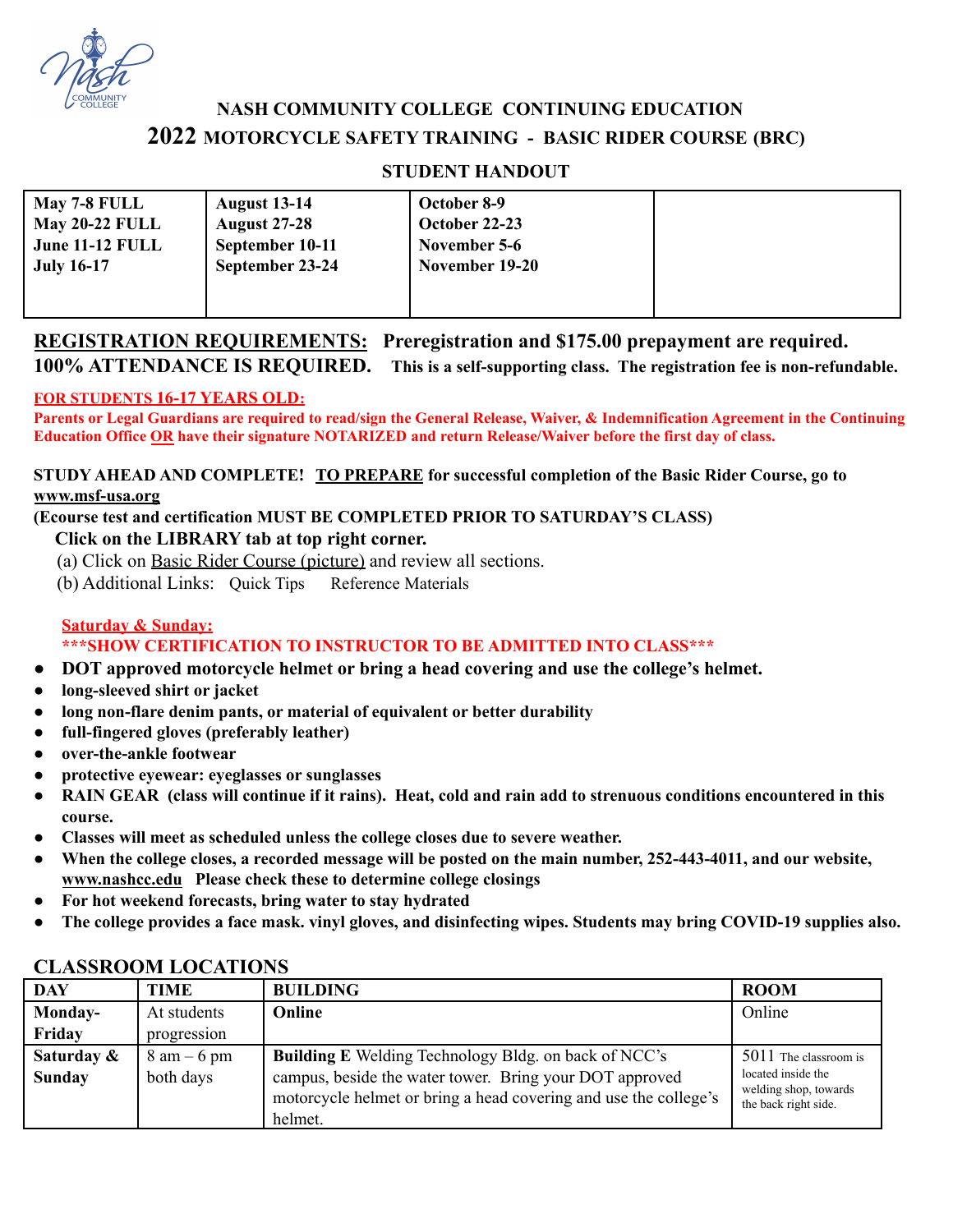

### **NASH COMMUNITY COLLEGE CONTINUING EDUCATION** Page 1.

|                                                                                                                                                                                                                                                                                                  | P. O. Box 7488 · Rocky Mount, NC 27804-0488 · Office 252-451-8216 · Fax 252-451-8451                                                                                                                                       | See Page 2. $\rightarrow$                                                                                                                                            |
|--------------------------------------------------------------------------------------------------------------------------------------------------------------------------------------------------------------------------------------------------------------------------------------------------|----------------------------------------------------------------------------------------------------------------------------------------------------------------------------------------------------------------------------|----------------------------------------------------------------------------------------------------------------------------------------------------------------------|
|                                                                                                                                                                                                                                                                                                  | STUDENT REGISTRATION FORM                                                                                                                                                                                                  |                                                                                                                                                                      |
|                                                                                                                                                                                                                                                                                                  |                                                                                                                                                                                                                            |                                                                                                                                                                      |
|                                                                                                                                                                                                                                                                                                  |                                                                                                                                                                                                                            |                                                                                                                                                                      |
| Last Name <b>Middle Name Intervention Contains Text Name Intervention Contains Text Name Intervention Contains Text Name Intervention Contains Text Name Intervention Contains Text Name Intervention Contains Text Name Interve</b>                                                             |                                                                                                                                                                                                                            |                                                                                                                                                                      |
|                                                                                                                                                                                                                                                                                                  |                                                                                                                                                                                                                            |                                                                                                                                                                      |
| County_____________Home Phone_____________Work Phone_______________Cell Phone_______________________                                                                                                                                                                                             |                                                                                                                                                                                                                            |                                                                                                                                                                      |
|                                                                                                                                                                                                                                                                                                  |                                                                                                                                                                                                                            |                                                                                                                                                                      |
| Ethnic: • Hispanic/Latino • Non-Hispanic/Latino<br>Race: • American/Alaska Native • Asian • Black/African American • Hawaiian/Pacific Islander • White<br>$\bullet$ Male<br>• Female<br>Sex:                                                                                                     |                                                                                                                                                                                                                            |                                                                                                                                                                      |
| <b>Check AFFILIATIONS that apply:</b><br>• Paid Firefighter<br>· Paid Law Enforcement<br>• Paid Rescue/EMS<br>• Volunteer Firefighter<br>• Volunteer Rescue/EMS • Public School Employee                                                                                                         | • Corrections/Probation Officer<br>• Human Resources Development (HRD) • Telecommunicator - Law Enforcement                                                                                                                | • Telecommunicator - Fire<br>• Telecommunicator - EMS<br>$\bullet$ Other:                                                                                            |
| Fire/Rescue Commission or NC Criminal Justice Training & Standards/Sheriff Commission/Law Enforcement Agencies.                                                                                                                                                                                  | (Initial) I give permission to NCC and the NC Community College to release my grades to: NC Dept. of Insurance                                                                                                             |                                                                                                                                                                      |
| <b>Employment:</b> • Full-Time<br>• Part-Time: Hours per week: _________                                                                                                                                                                                                                         | • Unemployed-Seeking<br>• Unemployed-Not Seeking                                                                                                                                                                           | • Retired                                                                                                                                                            |
|                                                                                                                                                                                                                                                                                                  |                                                                                                                                                                                                                            |                                                                                                                                                                      |
| <b>Education Level:</b><br>• Completed High School • OR Highest Grade Completed • Bachelor's Degree<br>• Adult High School Diploma (AHSD)<br>• High School Equivalency (HSE) • Associate Degree                                                                                                  | • 1-Yr Vocational Diploma                                                                                                                                                                                                  | • Master's Degree or higher                                                                                                                                          |
| <b>Student Signature</b>                                                                                                                                                                                                                                                                         | <u> 1989 - Johann Barn, mars eta bainar eta idazlea (</u><br>Today's Date_                                                                                                                                                 | <u> 1980 - Jan Barbara Barbara, president politik (</u>                                                                                                              |
|                                                                                                                                                                                                                                                                                                  | (Initial) I understand this is a SELF-SUPPORTING CLASS and the Registration Fee is NON-REFUNDABLE.                                                                                                                         |                                                                                                                                                                      |
| <b>Registration Fee \$</b> 175.00                                                                                                                                                                                                                                                                | * Do not include credit card information unless you register by mail.                                                                                                                                                      |                                                                                                                                                                      |
| THREE (3) REGISTRATION OPTIONS:<br>REGISTER AND PAY ONLINE in WebAdvisor.<br>Send all class forms (except Student Registration Form)<br>to Continuing Ed. Department<br>Email to coned@nashcc.edu<br>Mail to NCC Continuing Education<br>PO Box 7488 Rocky Mount NC 27804<br>Fax to 252-451-8451 | <b>REGISTER BY MAIL.</b> Send class forms and<br>payment to NCC Continuing Education<br>P O Box 7488 Rocky Mount, NC 27804<br>Include Check, Money Order, or card info:<br>Visa, Mastercard, Discover, American<br>Express | REGISTER IN THE CONTINUING<br><b>EDUCATION DEPT.</b> located on the 2nd Floor<br>of the Continuing Education Building:<br>Monday-Thursday: 8 am-5 pm; Friday 8 -1 pm |
| Print Card Holder Name________________________________Card Holder Signature_________________________                                                                                                                                                                                             |                                                                                                                                                                                                                            |                                                                                                                                                                      |
| Do not include credit card information unless you register by mail.                                                                                                                                                                                                                              |                                                                                                                                                                                                                            |                                                                                                                                                                      |
|                                                                                                                                                                                                                                                                                                  |                                                                                                                                                                                                                            |                                                                                                                                                                      |

Nash Community College does not discriminate on the basis of race, color, national origin, sex, disability or age in its programs and activities. The following has been designated to handle inquiries regarding the non-discrimination policies: ADA Counselor ∙ 522 N Old Carriage Road ∙ Rocky Mount, NC 27804 ∙ 252-451-8260. For further information on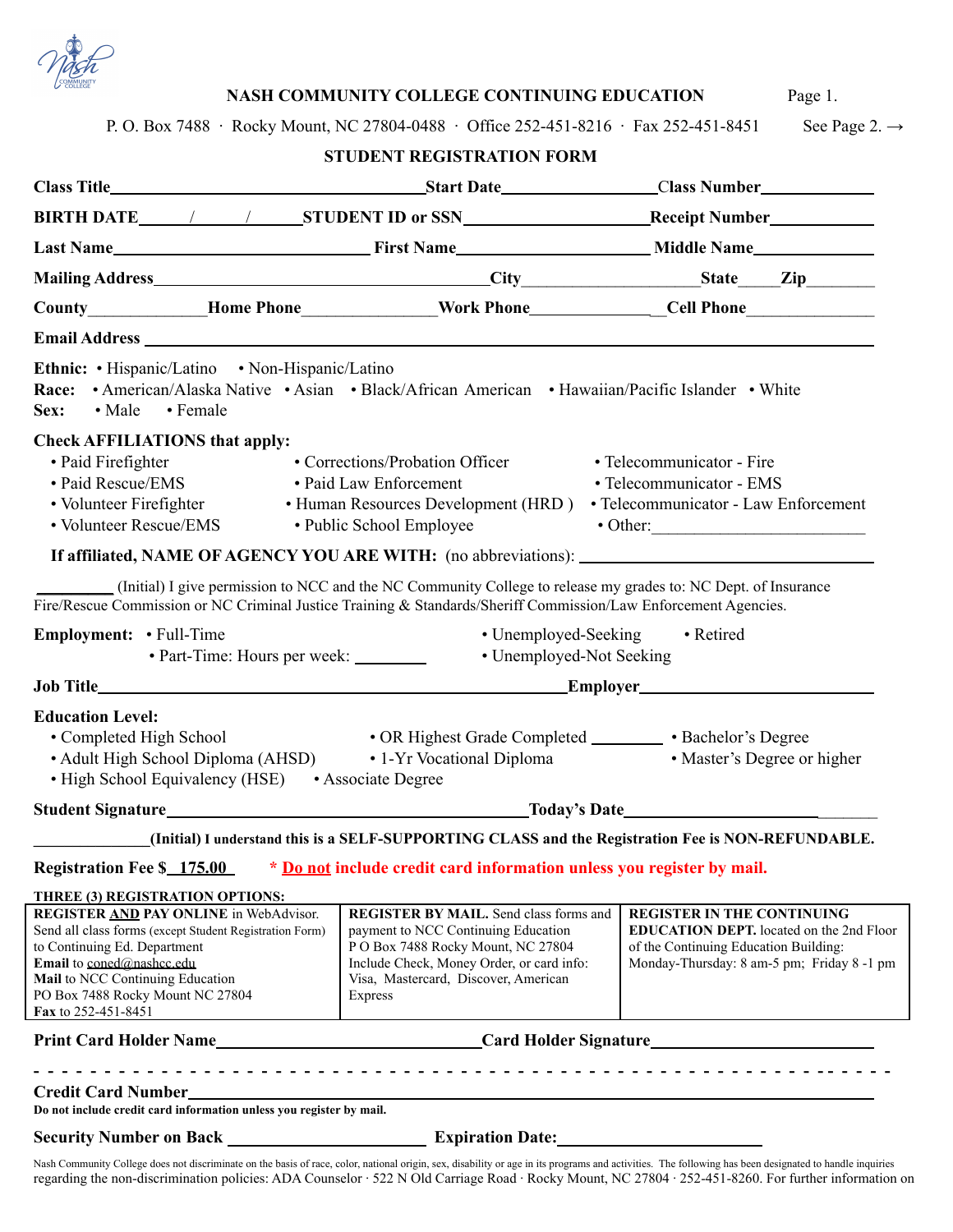notice of non-discrimination see, <http://wdcrobcolp01.ed.gov/CFAPPS/OCR/contactus.cfm> for a list of addresses and phone numbers for Office for Civil Rights locations that serve your area, or call 1-800-421-3481. Nash Community College is an Equal Opportunity Affirmative Action College and accommodates the needs of individuals with disabilities. Revised 04/2021

# **NASH COMMUNITY COLLEGE CONTINUING EDUCATION 2. MOTORCYCLE SAFETY TRAINING - BASIC RIDER COURSE (BRC) STUDENT REGISTRATION & CLASS REQUIREMENTS**

### **FOR STUDENTS 16-17 YEARS OLD: PARENT OR LEGAL GUARDIAN SIGNATURE IS REQUIRED ON THE GENERAL RELEASE, WAIVER, & INDEMNIFICATION AGREEMENT IN THE CONTINUING EDUCATION OFFICE OR HAVE SIGNATURE NOTORIZED.**

- **● Student(s) must be able to ride a bicycle.**
- 100% attendance is required on Friday (6 pm-10 pm), Saturday (8 am-6 pm) and Sunday (8 am-6 pm). **Students are required to arrive 'on-time' for all three class sessions.**
- **● \*\* A VALID EMAILADDRESS is required to complete the eCourse online.**
- **● STUDY AHEAD! to prepare for successful completion of the eCourse and riding proficiency training. Go to [www.msf-usa.org](http://www.msf-usa.org) and review the Basic Rider Course Handbook and other training resources.**
- Student(s) are responsible for determining if they have the basic computer skills needed to complete the eCourse on **Friday night. This is a self-supporting class. The registration fee is non-refundable.**
- Student(s) are responsible for determining if they are physically able to support a 300-pound motorcycle while **straddling it, and have the ability to push the motorcycle for distances up to 120 feet.**
- Heat, cold and rain add to strenuous conditions encountered in this course. Classes will meet as scheduled unless the college closes due to severe weather. When the college closes, a recorded message will be posted on the main number, **252-443-4011, and the website, [www.nashcc.edu](http://www.nashcc.edu) Please check these for college closing notification.**
- If the student is unable to pass the eCourse and/or unable to meet the riding skills requirements, he/she will not be allowed to continue the course. This is a self-supporting class. No refund is given if student does not successfully **complete any of the three components of the course (eCourse, written test, riding skills proficiency).**
- **● Students will use state-provided motorcycles when taking the Basic Rider Course, unless there are extenuating** circumstances that warrant the student using his/her own motorcycle, such as a physical handicap. In such cases, **prior approval from the State Director must be obtained.**
- Six (6) slots available in each class. Registration based on first come / first serve, preregistration and prepayment.

**I HAVE READ AND UNDERSTAND THE CLASS REQUIREMENTS LISTED ABOVE.**

| PRINT STUDENT NAME       |  |
|--------------------------|--|
|                          |  |
| <b>STUDENT SIGNATURE</b> |  |

**REFUNDS:** THIS IS A SELF-SUPPORTING CLASS. No refunds are given if the student does not successfully complete any of the three components of the course. (eCourse, written test, riding skills proficiency)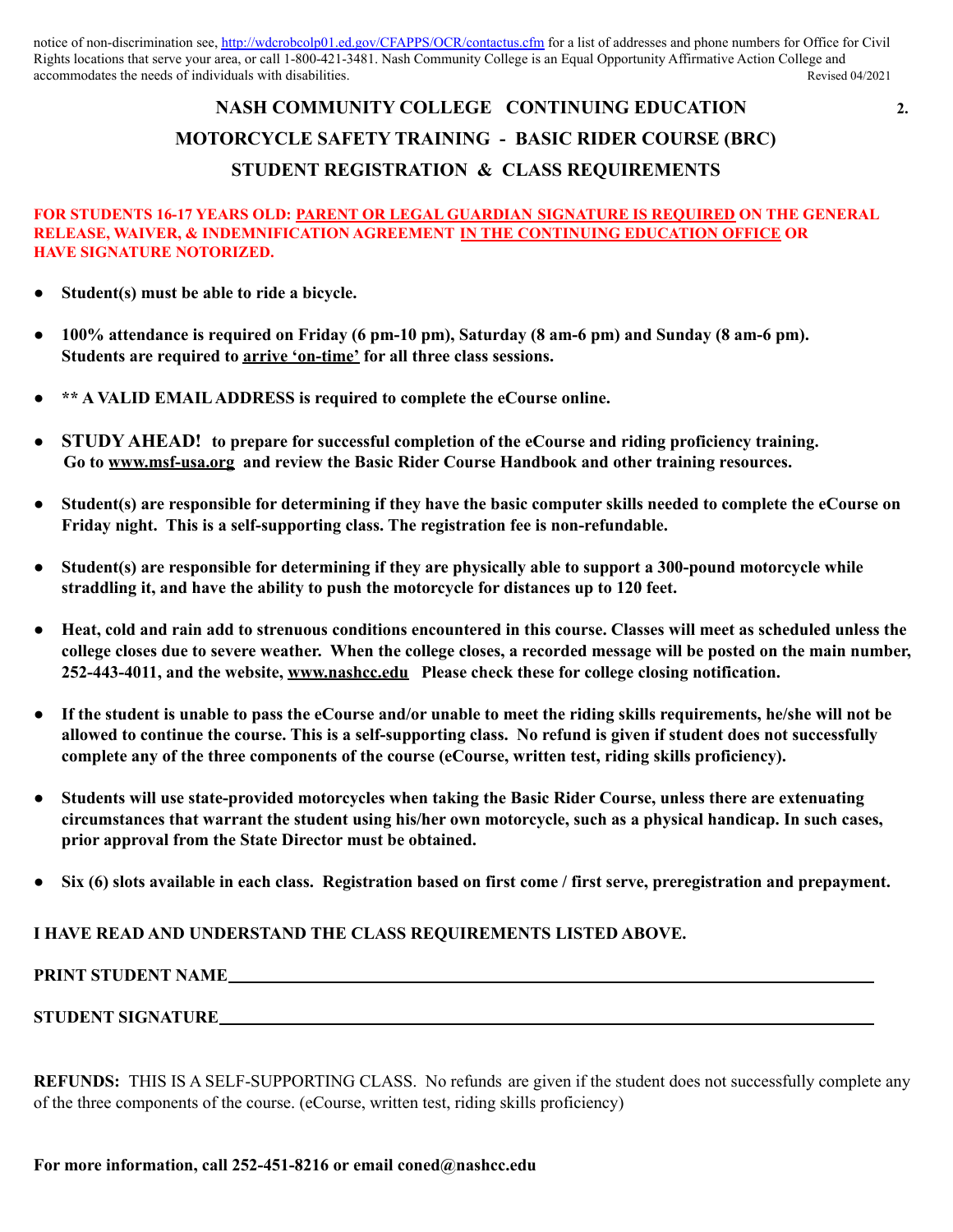### **NCMSEP - MOTORCYCLE SAFETY COURSE** Page 1. **GENERAL RELEASE, WAIVER, & INDEMNIFICATION AGREEMENT** See Page 2. →

#### **FOR STUDENTS 16-17 YEARS OLD: Parent/Legal Guardian read and sign in Continuing Education Office OR have signature NOTARIZED**

| $\text{Telephone:} \quad \text{(} \quad \text{)}$                                                                                                                                                                              |  |                  |    |     |             |
|--------------------------------------------------------------------------------------------------------------------------------------------------------------------------------------------------------------------------------|--|------------------|----|-----|-------------|
| Driver License No. and State: University of the State of the State of the State of the State of the State of the State of the State of the State of the State of the State of the State of the State of the State of the State |  | Birthdate: / / / |    |     |             |
| Do you have a motorcycle endorsement on your license? Yes ______ No ______ Do you have a Learner's Permit? ______                                                                                                              |  |                  | MМ | DD. | <b>YYYY</b> |

### **Both pages of this form must be completed and signed prior to the first class, and will be collected prior to the first class.**

In consideration for The North Carolina Community College System, Lenoir Community College, the Sponsoring Community College, Motorcycle Safety Foundation, Inc. (MSF), the training sponsor, the owner of the training motorcycle and premises upon which training occurs, including each of their affiliates, subsidiaries, members, employees, officers, coaches, instructors, aides, and/or agents (the "Released Parties"), furnishing services, equipment, and/or curriculum, and permitting the undersigned to participate in this Motorcycle Safety Course (the "Course"), **the undersigned participant agrees to all of the following:**

Participation in the Course requires physical stamina, motor coordination, and mental alertness. I hereby attest that I have no known physical or mental limitation and have not used any form of alcohol, prescription drug(s), or non-prescription drug(s) that could impair my performance in the Course. **Participants under 18 years of age must have this form signed by a parent or legal guardian IN PERSON with Con. Ed. Staff at time of registration OR the parent/legal guardian signature must be NOTARIZED on Page 2. Failure to do so will prohibit course participation.**

I fully understand and acknowledge that (a) this Agreement is intended to be as broad and inclusive as permitted by the laws of the State of North Carolina; (b) if any portion of the Agreement is for any reason held invalid or legally unenforceable, then the balance shall, notwith-standing, continue in full force and legal effect; and (c) I have had the opportunity to ask any questions about this Agreement, otherwise I fully understand its terms and meaning.

### **READ CAREFULLY: THIS IS A GENERAL RELEASE, WAIVER, ASSUMPTION OF RISK & COVENANT NOT TO SUE**

I fully understand and agree that: (a) there are **DANGERS AND RISK OF INJURY, DAMAGE, OR DEATH** that exist in my participation in the Course and use of motorcycles and motorcycling equipment ("Motorcycling Activities"); (b) my participation in the Course and Motorcycling Activities may result in injury or illness including, but not limited to **BODILY INJURY, DISEASE, STRAINS, FRACTURES/BREAKS, PARTIAL OR TOTAL PARALYSIS, OTHER AILMENTS THAT COULD CAUSE SERIOUS DISABILITY, AND DEATH**; (c) these risks and dangers may be caused by negligence of Released Parties, other Course participants, or others, and may arise from foreseeable or unforeseeable causes; and (d) by participating in the Course and Motorcycle Activities, **I, on behalf of myself, my personal representatives and my heirs, hereby knowingly and voluntarily assume all risks and all responsibility, and agree to release the Released Parties for any injuries, losses and/or damages**, including those caused solely or in part by negligence of the Released Parties, or any other person. If I have brought a motorcycle or helmet to use in the Course, this Agreement applies to any damage that occurs to or from my motorcycle or helmet during the Course.

I fully understand and agree that, on behalf of myself, my personal representatives, and my heirs, I hereby covenant not to sue, and am relinquishing any and all rights I now have or may have in the future to sue the Released Parties for any and all injury, damage or death, whether known or unknown, that I may suffer arising from the Course, or from motorcycle riding or its equipment, including claims based on the Released Parties' negligence.

**I HAVE READ THIS RELEASE AGREEMENT AND BY SIGNING BELOW I AGREE TO THE ABOVE TERMS, AND TO ASSUME ALL RISKS AND RELEASE THE ABOVE-NAMED "RELEASED PARTIES" FROM LIABILITY FOR PERSONAL INJURY, PROPERTY DAMAGE OR WRONGFUL DEATH CAUSED BY NEGLIGENCE OR ANY OTHER CAUSE.**

**Participant/Student Name (Print)-First, Middle, Last Participant/Student Signature License or ID# and State**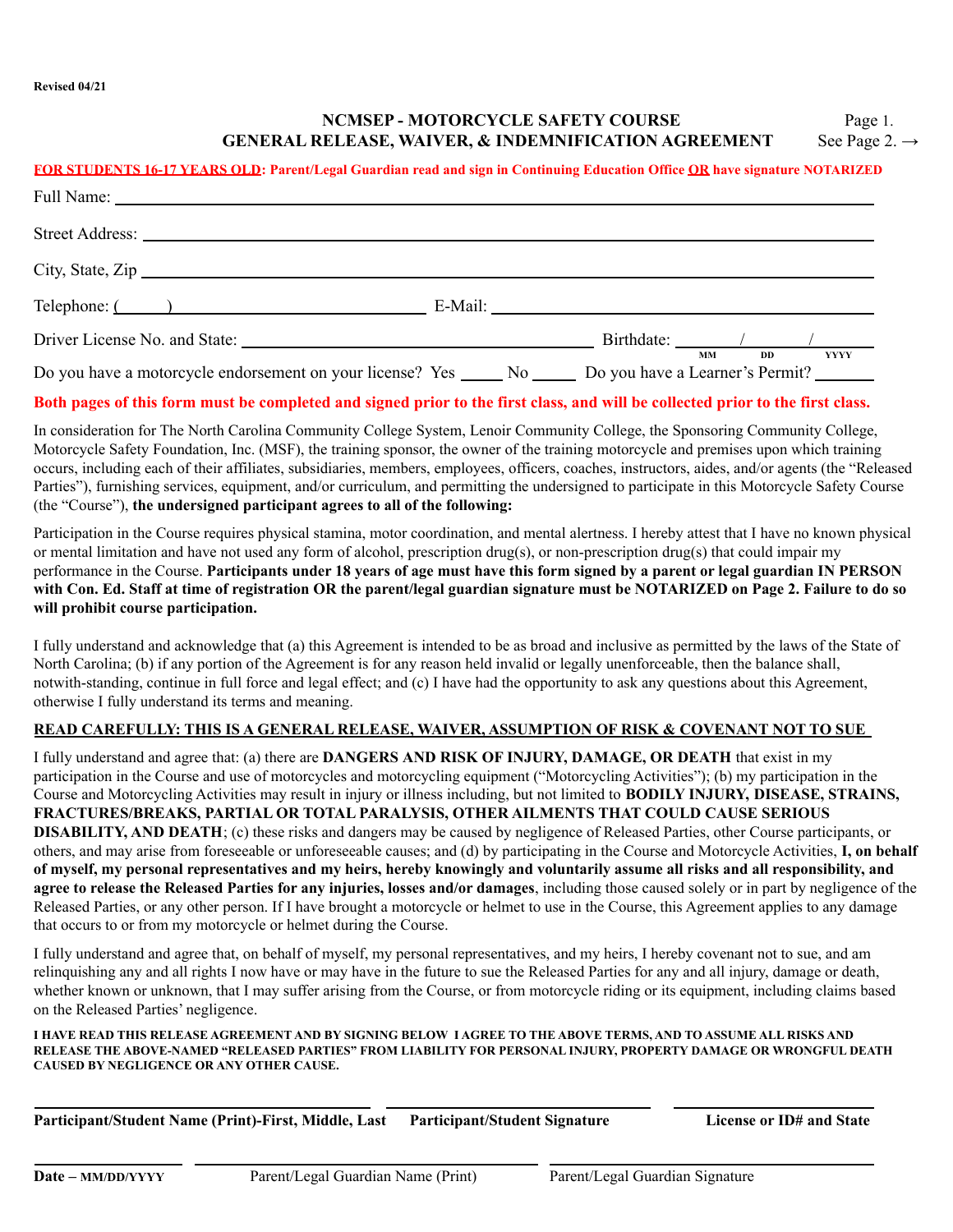Relationship to Participant/Student Parent/Legal Guardian License or ID# and State Date – MM/DD/YYYY

Page 1 of 2

### **READ CAREFULLY: THIS IS AN INDEMNIFICATION AND HOLD HARMLESS AGREEMENT 2.**

In consideration for The North Carolina Community College System, Lenoir Community College, the Sponsoring Community College, Motorcycle Safety Foundation Inc. (MSF), the training sponsor, the owner of the training motorcycle and premises upon which the training occurs, including each of their affiliates, subsidiaries, members, employees, officers, coaches, instructors, aides, and/or agents (the "Released Parties"), furnishing services, equipment, and/or curriculum and permitting the undersigned to participate in this Motorcycle Safety Course (the "Course"), **the undersigned participant agrees to all of the following:**

I, on behalf of myself, my personal representatives and my heirs, agree to hold harmless, defend, and indemnify the Released Parties from any and all claims, suits, or causes of action by any third parties, including Released Parties or other Course participants, for bodily injury, property damage, or other damages that may arise out of my use of motorcycles and motorcycle equipment or my participation in the Course, including claims arising from the negligence of Released Parties, other Course participants, or any other party.

I HAVE READ THIS AGREEMENT AND BY SIGNING BELOW, I AGREE TO THE ABOVE TERMS, AND TO ACCEPT LEGAL RESPONSIBILITY AND PAY FOR ANY LOSS FOR CLAIMS OR LAWSUITS AGAINST THE ABOVE-NAMED RELEASED PARTIES ARISING FROM MY PARTICIPATION IN THE COURSE I HAVE HAD THE OPPORTUNITY TO ASK ANY AND ALL QUESTIONS ABOUT THIS INDEMNIFICATION AND HOLD HARMLESS SECTION, **AND I UNDERSTAND ITS TERMS AND MEANING.**

| Participant/Student Name (Printed)-First, Middle, Last<br><b>Participant/Student Signature</b>                           |                                                                                        |                                                                                       | License or ID# and State                                                                      |                              |                                                                                                                 |  |  |
|--------------------------------------------------------------------------------------------------------------------------|----------------------------------------------------------------------------------------|---------------------------------------------------------------------------------------|-----------------------------------------------------------------------------------------------|------------------------------|-----------------------------------------------------------------------------------------------------------------|--|--|
| Date - MM/DD/YYYY                                                                                                        | Parent/Legal Guardian Name (Print)<br>Required if Participant is under 18 years of age |                                                                                       |                                                                                               |                              | Parent/Legal Guardian Signature                                                                                 |  |  |
| Relationship to Participant/Student                                                                                      |                                                                                        |                                                                                       | Parent/Legal Guardian License or ID# and State                                                |                              | $Date - MM / DD / Y Y Y Y$                                                                                      |  |  |
|                                                                                                                          |                                                                                        | Parent/Legal Guardian is required to read and sign in the Continuing Education Office | <b>FOR STUDENTS 16-17 YEARS OLD:</b><br>OR have their signature notarized here                |                              |                                                                                                                 |  |  |
|                                                                                                                          |                                                                                        | G.S § 10B-41 Notarial Certificate for Acknowledgment                                  |                                                                                               |                              |                                                                                                                 |  |  |
|                                                                                                                          |                                                                                        | County, North Carolina                                                                |                                                                                               |                              |                                                                                                                 |  |  |
| I certify that (print)                                                                                                   |                                                                                        |                                                                                       |                                                                                               |                              | personally appeared before me this day, and as                                                                  |  |  |
|                                                                                                                          |                                                                                        |                                                                                       |                                                                                               |                              | the parent/legal guardian, has signed where designated on Page 1, Page 2, and below on this foregoing document. |  |  |
| <b>Parent/Legal Guardian Signature</b>                                                                                   |                                                                                        |                                                                                       |                                                                                               |                              | Date                                                                                                            |  |  |
| (Official Seal)                                                                                                          |                                                                                        |                                                                                       |                                                                                               | Official Signature of Notary |                                                                                                                 |  |  |
|                                                                                                                          |                                                                                        |                                                                                       | Notary's printed or typed name                                                                |                              | Notary Public                                                                                                   |  |  |
| I signed this notarial certificate on                                                                                    |                                                                                        |                                                                                       |                                                                                               |                              | according to the emergency video notarization requirements contained in G.S.10B-25.                             |  |  |
| Notary Public location during video notarization:<br>State the physical location of principal during video notarization: |                                                                                        | Date                                                                                  | and the control of the control of the control of the control of the control of the control of |                              | County<br>County                                                                                                |  |  |

Disregard this section unless student has received State Director approval to use their own motorcycle. **USING YOUR OWN MOTORCYCLE Motorcycle Insurance Information** Make of Motorcycle Insurance Company Policy Number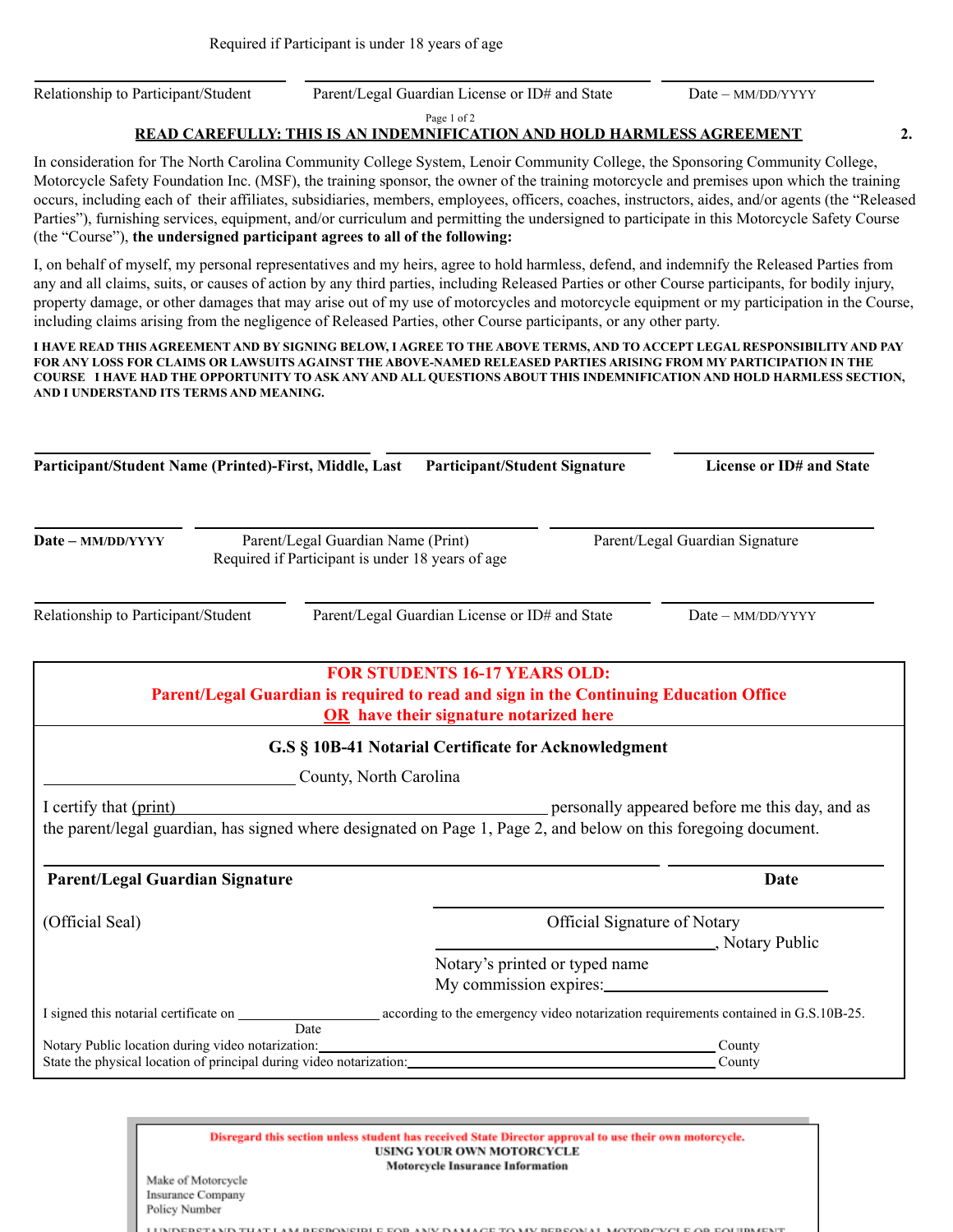# **MOTORCYCLE SAFETY FOUNDATION, INC. COVID- 19 Release of Liability Form**

## **Waiver and General Release of Liability Relating to Coronavirus/COVID-19**

The novel coronavirus, COVID-19, has been declared a worldwide pandemic by the World Health Organization. COVID-19 is reported to be extremely contagious. The state of medical knowledge is evolving, but the virus is believed to spread from person-to-person contact and/or by contact with contaminated surfaces and objects, and even possibly in the air. People reportedly can be infected and show no symptoms and therefore spread the disease. The exact methods of spread and contraction are unknown, and there is no known treatment, cure, or vaccine for COVID-19. Evidence has shown that COVID-19 can cause serious and potentially life-threatening illness and even death.

**The Motorcycle Safety Foundation, Inc. ("MSF"), the training sponsor, the owner of the training motorcycle and premises upon which training occurs, including each of their affiliates, subsidiaries, members, employees, officers, coaches, instructors, aides, and/or agents (the "Released Parties") cannot prevent you from becoming exposed to, contracting, or spreading COVID-19 while participating in this Motorcycle Safety Course or utilizing the Released Parties' services or premises (collectively, the "Course"). It is not possible to prevent against the presence of the disease. Therefore, if you choose to participate in the Course, you may be exposing yourself to and/or increasing your risk of contracting or spreading COVID-19.**

**ASSUMPTION OF RISK: I have read and understood the above warning concerning COVID-19.** I hereby choose to accept the risk of contracting COVID-19 for myself, and for my family members or others who I may expose, in order to participate in the Course. These services are of such value to me that I accept the risk of being exposed to, contracting, and/or spreading COVID-19 in order to participate in the Course.

**WAIVER OF LAWSUIT/LIABILITY: I hereby forever release and waive my right to bring suit against the Released Parties in connection with exposure, infection, and/or spread of COVID-19 related to my participa-tion in the Course.** I understand that this waiver means I give up my right to bring any claims including for personal injuries, death, disease or property losses, or any other loss, including but not limited to claims of negligence, and give up any claim I may have to seek damages, whether known or unknown, foreseen or unforeseen.

**OTHER TERMS:** I fully understand and agree that (a) this Release is intended to be as broad and inclusive as permitted by the laws of the State in which the Course is conducted; (b) if any portion of this Agreement is for any reason held invalid or legally unenforceable, then the balance shall, notwithstanding, continue in full force and legal effect; and (c) I have had the opportunity to ask any questions about this Agreement and I fully understand its terms and meaning.

**I HAVE CAREFULLY READ AND FULLY UNDERSTAND ALL PROVISIONS OF THIS WAIVER AND GENERAL RELEASE, AND FREELY AND KNOWINGLY ASSUME THE RISK AND WAIVE MY RIGHTS CONCERNING LIABILITY AS DESCRIBED ABOVE:**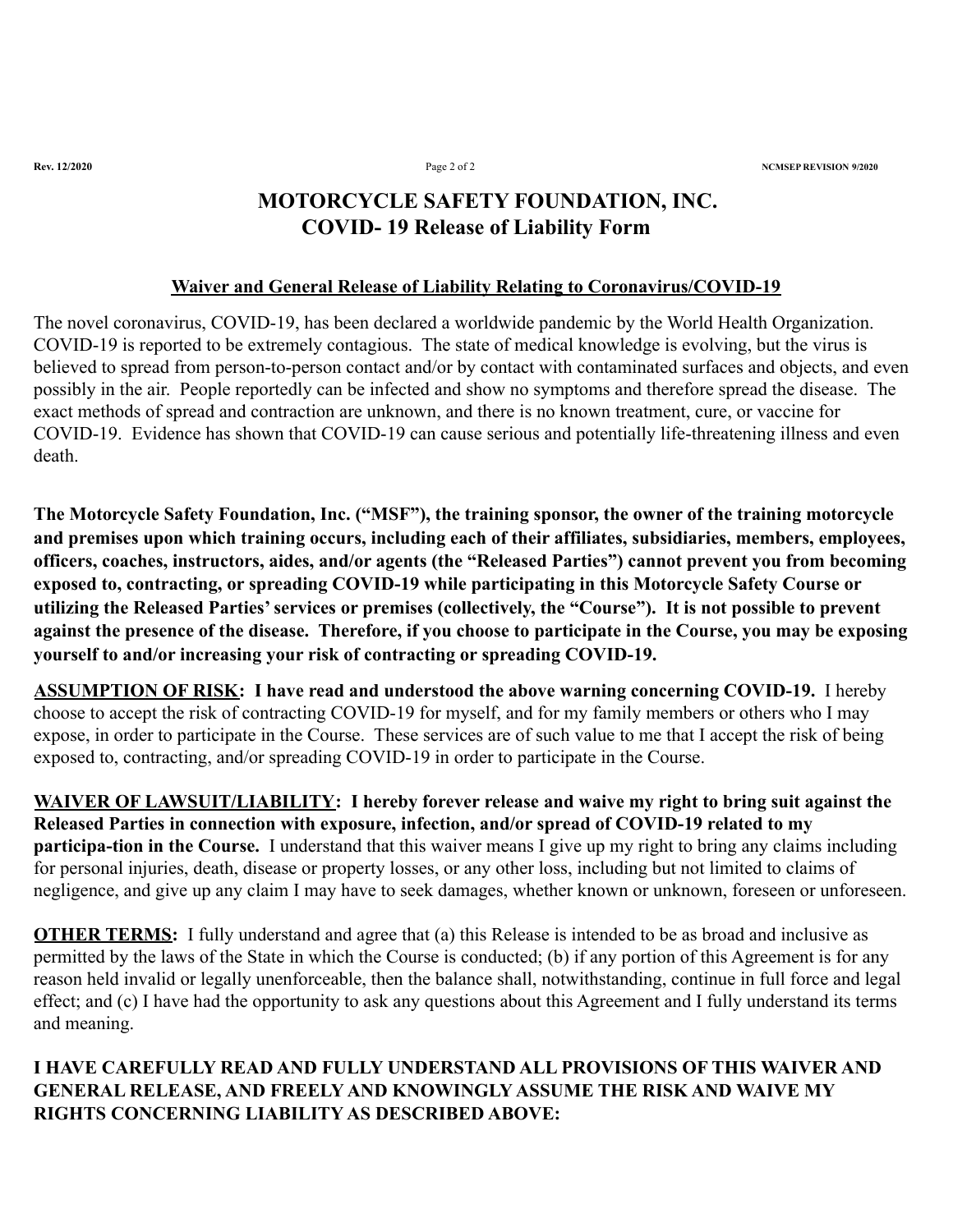| Signature:      | Date: |
|-----------------|-------|
| Name (printed): |       |

I am the parent or legal guardian of the minor named above. I have the legal right to consent to and, by signing below, I hereby do consent to the terms and conditions of this Waiver and General Release.

| Signature:      | Date: |  |
|-----------------|-------|--|
| Name (printed): |       |  |